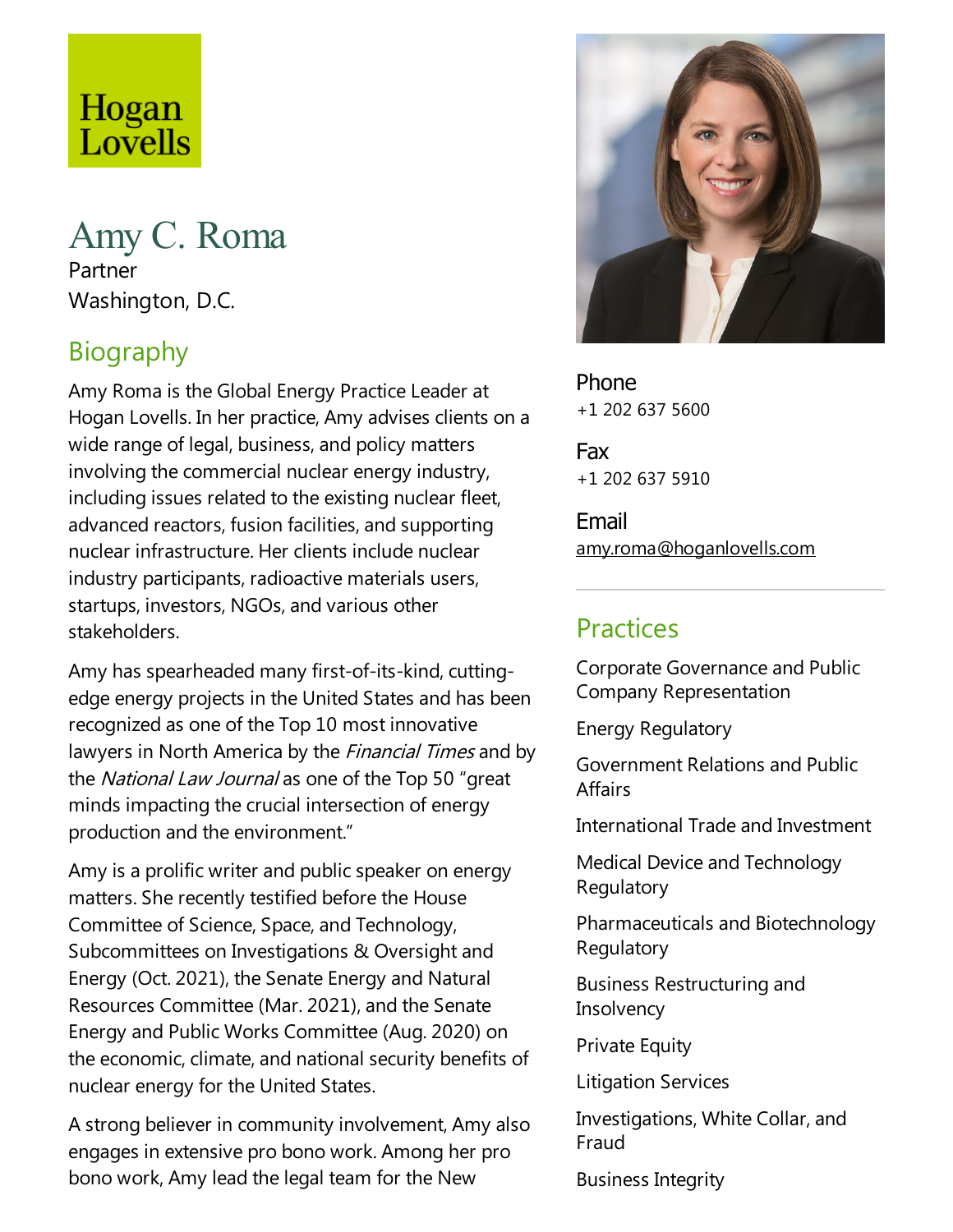England Patriots to send the team plane to China and import and donate two million N95 masks for the States of Massachusetts and New York to combat the COVID-19 pandemic. She has also done significant work on immigration matters, including at the Southern Border and with Afghanistan evacuation and resettlement. Amy is a member of the firm's Environmental, Social,and Governance(ESG) Board and Humanitarian Crises Response Committee.

## Representative experience

Represent a number of companies on NRC combined operating licenseand construction permit/operating license applications.

Advise clients on Nuclear Safety Culture and Safety Conscious Work Environment matters.

Advise operating facilities on a wide-range of NRC regulations, compliance and investigation matters.

Advise fusion developers on regulatory considerations for fusion prototype and commercial facilities.

Advise a fuel cycle facility on NRC licensing and ongoing operational matters.

Advise medical isotope clients on NRC licensing requirements.

Frequently conduct due diligence, and provide transactional and license transfer support for direct and indirect NRC and Agreement State license transfers.

Assist suppliers and reactor designers with export controls, including DOE Part 810 and NRC Part 110 requirements, and nuclear liability matters.

#### Awards and rankings

- Top 10 Legal Practitioners in North America, Financial Times, 2020
- **Energy: Nuclear (Regulatory & Litigation) (USA),** Chambers Global, 2020
- **Energy: Nuclear (Regulatory & Litigation)** (Nationwide), Chambers USA, 2019-2021

#### **Industries**

**Education** 

Energy and Natural Resources Aerospace and Defense Financial Institutions Life Sciences and Health Care Diversified Industrials

#### Areas of focus

Emerging Companies Export Controls CFIUS and Foreign Investment Reviews Nuclear Power Mining and Resources Medical Devices Pharmaceuticals and Biotechnology Hydrogen

## Education and admissions

## Education

J.D., Suffolk University, magna cum laude, 2003

B.A., Saint Anselm College, cum laude, 2000

#### **Memberships**

Board of Directors, Charitable Foundation of the Energy Bar Association (2013-2015)